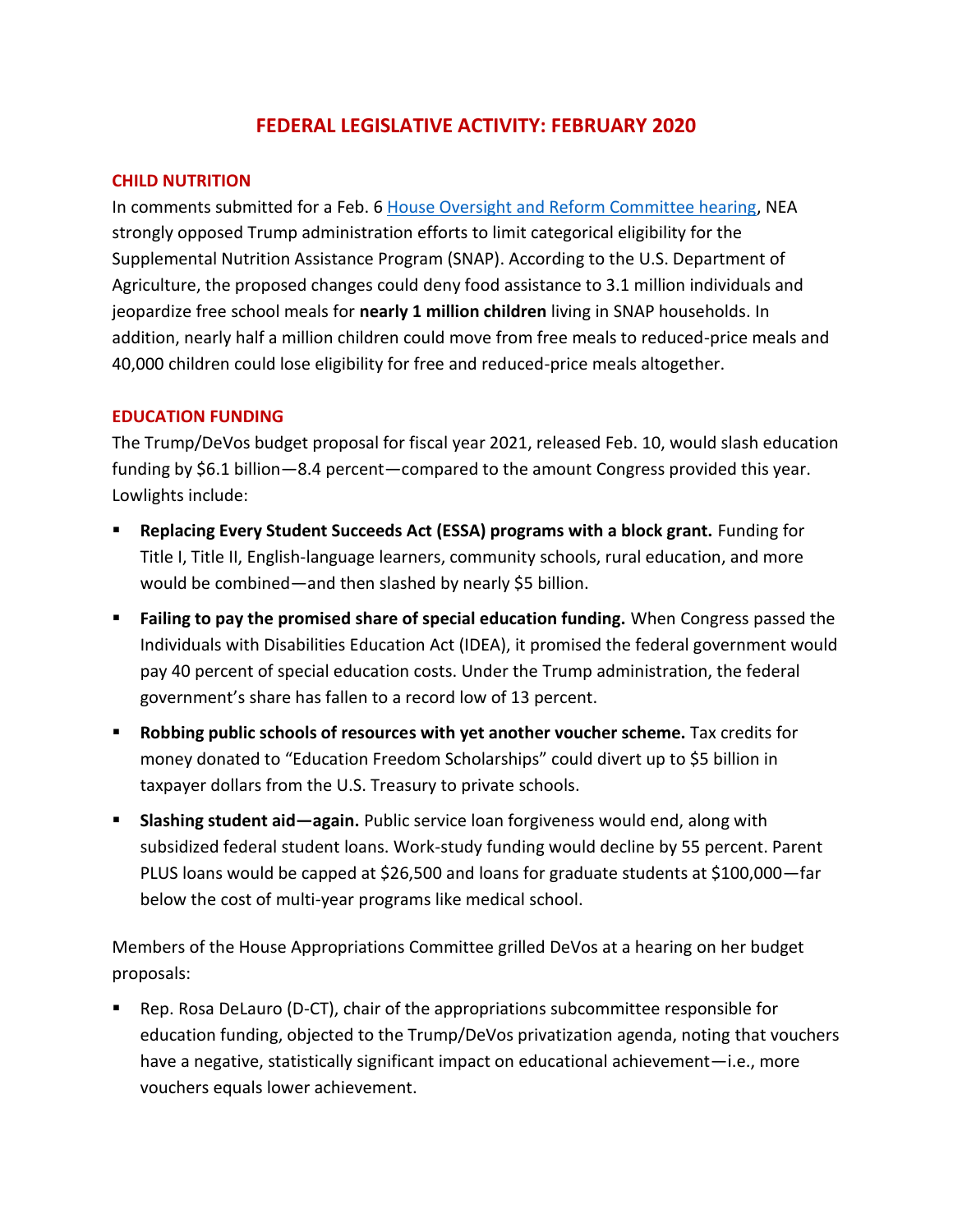- Rep. Nita Lowey (D-NY) raised concerns about the Trump/DeVos proposal to cut dozens of programs, including full-service community schools in her district.
- Rep. Barbara Lee (D-CA) objected to the Trump/DeVos plan to stop breaking down preschool enrollment data by race and ethnicity, noting that black students comprise 20 percent of the preschool population and 50 percent of suspensions.
- Rep. Mark Pocan (D-WI) noted the poor performance of many charter schools and asked Betsy DeVos what percentage are failing; she said she didn't know.
- Rep. Cheri Bustos (D-IL) discussed the impact of the Trump/DeVos block grant proposal on teacher shortages—vacancies in her district increased from 195 vacancies last year to 235 this year.
- Rep. Katherine Clark (D-MA) observed that the proposed Trump/DeVos voucher program does not include a nondiscrimination requirement.

# **EDUCATION SUPPORT PROFESSIONALS**

At a Feb. 24 congressional briefing, NEA member [Marcie Villanueva](https://educationvotes.nea.org/2020/02/25/we-can-end-cafeteria-shaming-says-delaware-educator-to-d-c-lawmakers/) urged House members to take action to **end lunch shaming**. She also discussed how Congress can help prevent students from going hungry and the need to keep school cafeterias from operating in the red. Her message was straightforward: We can do better. Now the lead food service worker at Harlan Elementary School in Wilmington, Delaware, Villaneuva started working in the field five years ago.

# **HEALTH CARE**

NEA urged members of the House to [VOTE YES on H. Res. 826](https://educationvotes.nea.org/wp-content/uploads/2020/02/Medicaid-guidance020420.pdf) opposing the Trump administration's "Healthy Adult Opportunity" initiative, which aims to **turn federal support for Medicaid into block grants**—an approach repeatedly rejected by Congress. Instead of the federal government paying a percentage of actual Medicaid spending, each state would receive a set amount. To compensate for the loss of federal support, states are likely to shift money from education to health care as well as limit the number of Medicaid beneficiaries, reduce benefits, or both. As a result, even more children would go without essential health care. The push for block grants is a subterfuge—just another way to cut benefits and limit access. The resolution passed by a vote of [223-290](http://clerk.house.gov/evs/2020/roll051.xml) on Feb. 6.

# **HIGHER EDUCATION**

■ On Feb. 6, members of the NEA Board of Directors urged lawmakers to **reauthorize the Higher Education Act (HEA)** and address the urgent need to make college more affordable and accessible. The College Affordability Act (H.R. 4674), a comprehensive reauthorization of the law, cleared the House Education and Labor Committee but has not yet come to the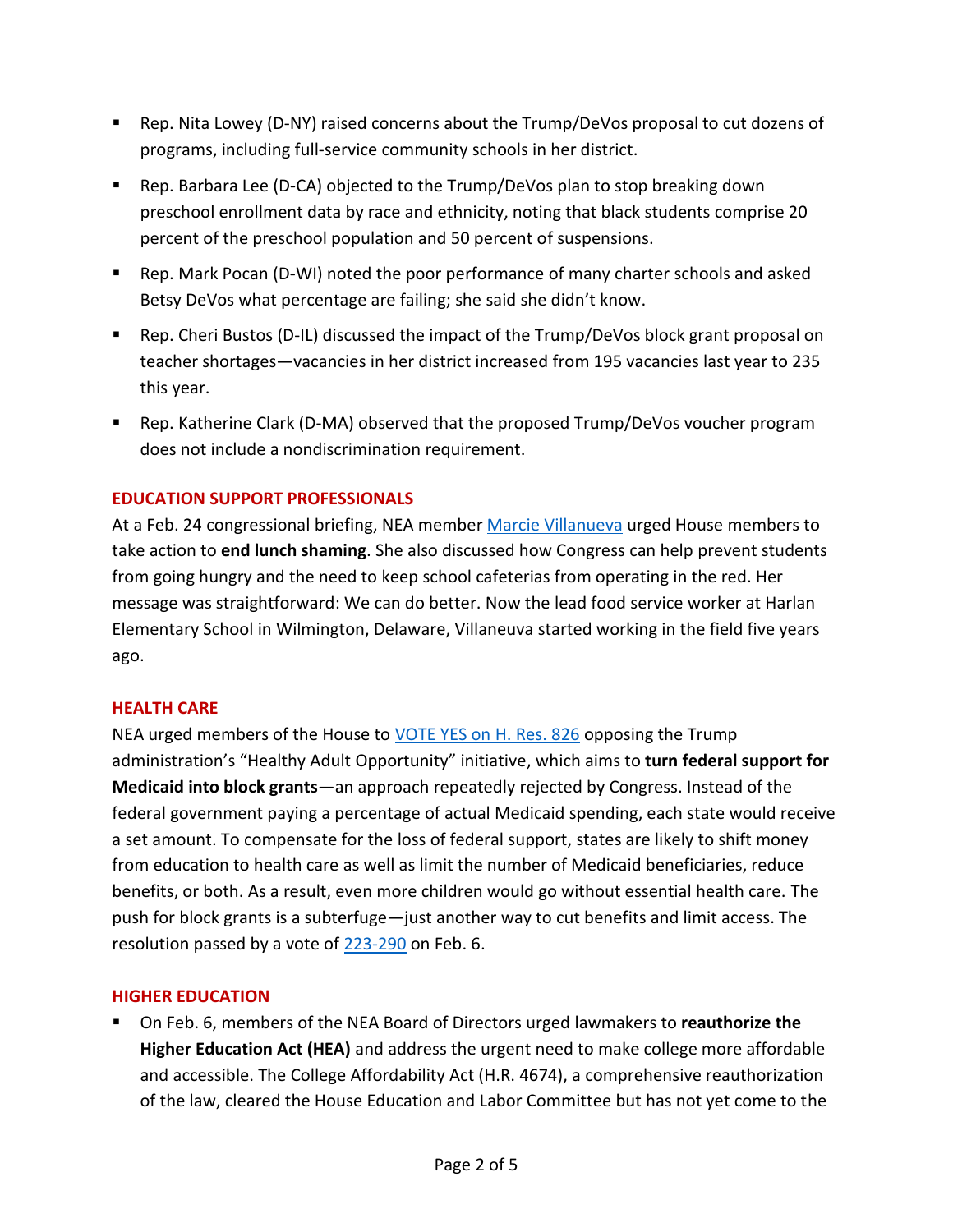floor. NEA supports the bill and successfully advocated for expanding public service loan forgiveness eligibility to include adjunct and contingent faculty—a huge victory.

**The Senate [postponed a vote](https://educationvotes.nea.org/wp-content/uploads/2020/02/SRes56-Borrower-Def-to-Repayment.pdf) on a resolution passed by the House that would undo the** latest misguided policy of Education Secretary Betsy DeVos: making it more difficult for students defrauded by unscrupulous colleges to cancel their federal student loan debt. Scheduled to take effect July 1, 2020, DeVos' new **"borrower defense rule"** would put the burden of proof on students, impose unreasonable time limits, and end automatic loan relief for students whose colleges close before they graduate. Veterans, older students, students of color, students with disabilities, and students who are the first in their families to attend college are among those most likely to be affected.

### **HOUSING**

NEA strongly opposed efforts to **weaken enforcement of the Fair Housing Act and lessen accountability** in comments submitted for a Feb. 5 [House Oversight and Reform Committee](https://educationvotes.nea.org/wp-content/uploads/2020/02/Comm-on-Reform-Oversight-Hrg-on-Fair-Housing-020419.pdf)  [hearing.](https://educationvotes.nea.org/wp-content/uploads/2020/02/Comm-on-Reform-Oversight-Hrg-on-Fair-Housing-020419.pdf) The Trump administration wants to water down the Affirmatively Furthering Fair Housing Rule (AFFH), a framework for local governments, states, and public housing entities to take "meaningful actions to overcome historic patterns of segregation, promote fair housing choice, and foster inclusive communities that are free from discrimination."

#### **JUDICIAL NOMINATIONS**

NEA opposed [Andrew Brasher's nomination](https://educationvotes.nea.org/wp-content/uploads/2020/02/Judicial-nominee-Brasher-020420.pdf) to the U.S. Court of Appeals for the Eleventh Circuit due to his career-long **hostility to civil rights, educational equity, and workers' rights**. Brasher defended illegal racial gerrymandering; fought to eliminate the Voting Rights Act, claiming racism has "faded away;" and argued that states have a legitimate interest in banning same-sex marriages and that businesses should have the right to refuse service to LGBTQ customers. He urged the Supreme Court to review a lower court decision striking down an Alabama law that ordered public schools to determine their students' citizenship status. As Solicitor General of Alabama, he defended a state law that retaliated against the Alabama Education Association by conditioning members' ability to pay dues on ceasing to engage in political activity.

# **PUBLIC SCHOOLS WEEK**

The bipartisan, bicameral resolution declaring Feb. 24-28 Public Schools Week had [46 sponsors](https://www.congress.gov/bill/116th-congress/senate-resolution/521/actions?q=%7b%22search%22:%5b%22Public+Schools+Week+resolution%22%5d%7d&r=2&s=4&KWICView=false) in the Senate and [124 sponsors](https://www.congress.gov/bill/116th-congress/house-resolution/862?q=%7B%22search%22%3A%5B%22Public+Schools+Week+resolution%22%5D%7D&s=7&r=5) in the House; the Senate passed it by voice vote on Feb. 27. The Public Schools Week resolution recognizes the importance of our nation's public schools and honors those who work tirelessly to support and strengthen them. **Public education is the foundation of 21st century democracy**. Our public schools are open to every child—regardless of ability, wealth, or country of origin—and 9 out of 10 students attend them. The Public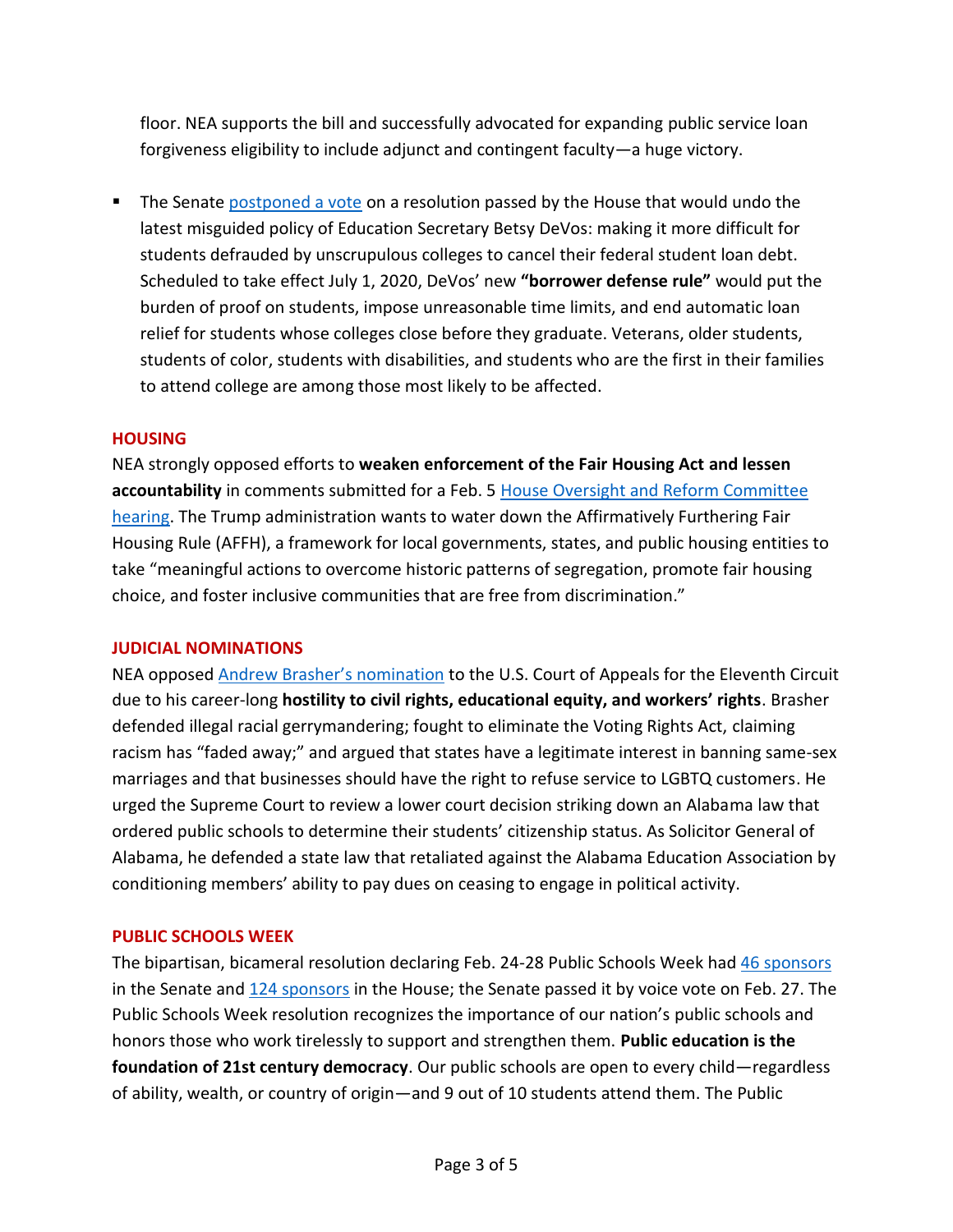Schools Week resolution sends an important message: Strengthening our public schools strengthens America.

#### **RURAL SCHOOLS**

On Feb. 13, Sen. Susan Collins (R-ME) sent [a letter](https://www.collins.senate.gov/sites/default/files/Letter%20to%20DeVos%20RLIS%20funding.pdf) to Education Secretary Betsy DeVos opposing her plan to slash funding for rural, low-income schools from the Rural Education Achievement Program (REAP); the plan entailed changing how districts report the number of students living in poverty. For the last 17 years, REAP payments have been based on the number of students eligible for free and reduced-price lunch. DeVos prohibited that approach and decreed that schools must use census data instead, claiming the law requires it. We are working with our education partners and senators from affected states on the issue.

#### **VOTING RIGHTS**

NEA urged lawmakers to support the [Washington, D.C. Admission Act \(H.R. 51\),](https://educationvotes.nea.org/wp-content/uploads/2020/02/HR-51-DC-Statehood-Markup-Oversight-Comm-21020.pdf) which would **make Washington, D.C. our nation's 51st state**. Residents of the District of Columbia are U.S. citizens. They deserve equal voting rights, autonomy under the law, and a meaningful voice in the Congress of the United States—just like residents of the 50 states. With more than 700,000 residents, the District of Columbia has a larger population than Vermont and Wyoming, and about the same population as Alaska and North Dakota. District residents pay \$10,841 per capita per year in federal taxes, more than any other state.

#### **WORKERS' RIGHTS**

- The Trump U.S. Department of Labor announced plans to force NEA state affiliates to comply with the 1959 [Labor-Management Reporting and Disclosure Act \(LMRDA\),](https://educationvotes.nea.org/2020/02/06/alice-obrien-trump-administration-targets-state-education-associations/) a law enforced only against private sector unions for more than 60 years. NEA state affiliates are already subject to extensive reporting requirements. Subjecting them to the LMRDA as well would **gobble up existing resources and significant staff time**. According to the Department of Labor, completing annual financial reports alone would take 530 hours. NEA has determined, based on analyses performed by several state affiliates, that the Labor Department has vastly underestimated compliance costs.
- The House passed the [Protect the Right to Organize \(PRO\) Act \(H.R. 2474\)](https://educationvotes.nea.org/wp-content/uploads/2020/02/HR-2474-PRO-Act020619.pdf) by Rep. Bobby Scott (D-VA) by a vote of [224-194](http://clerk.house.gov/evs/2020/roll050.xml) on Feb. 6. To **reduce barriers to union organizing in the private sector,** the bill would redefine "employee" and "supervisor," broaden the definition of unfair labor practices to include hiring replacements for striking workers and requiring employees to attend meetings that discourage union membership, and allow injunctions against employers who engage in unfair labor practices.